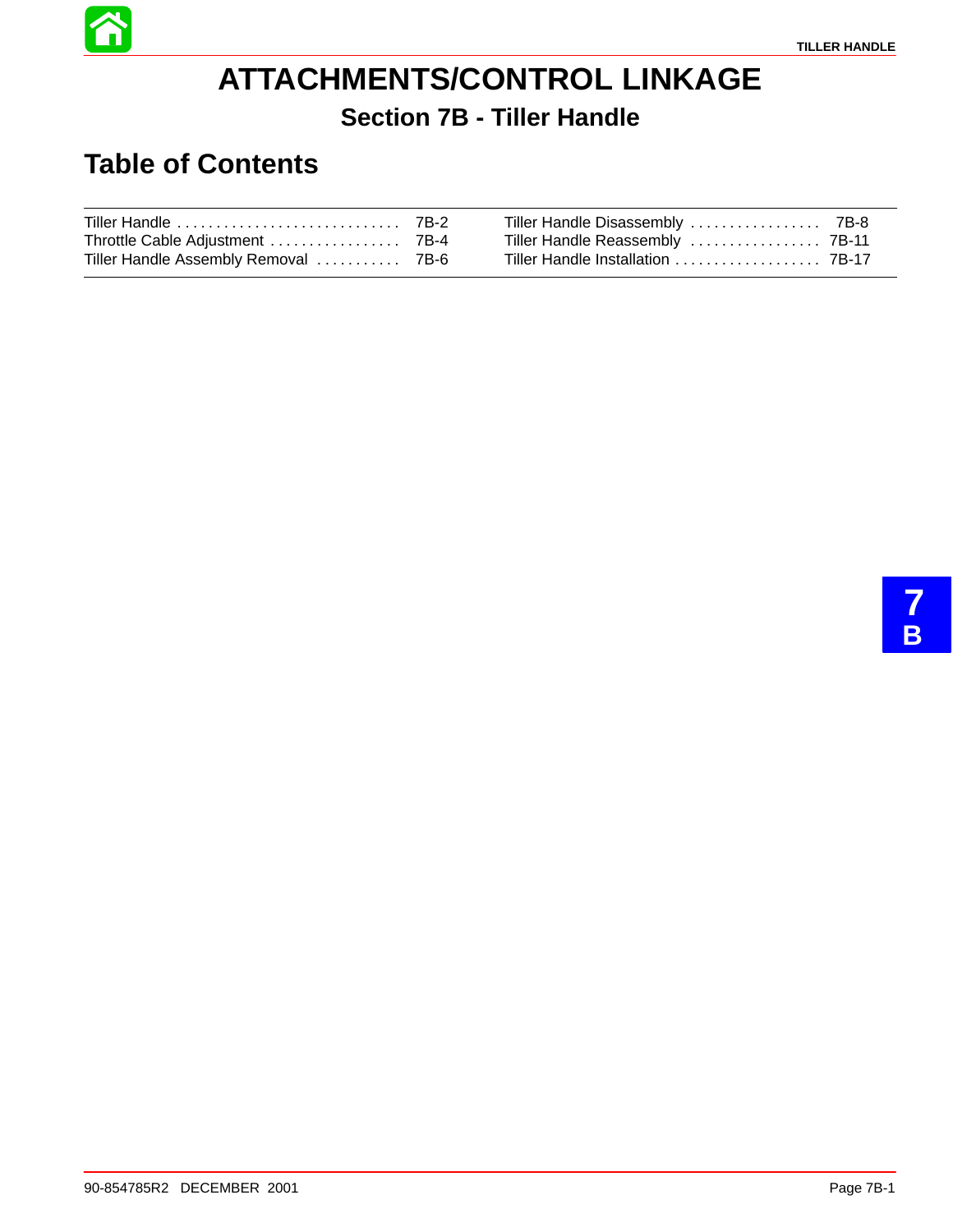

# **TILLER HANDLE**

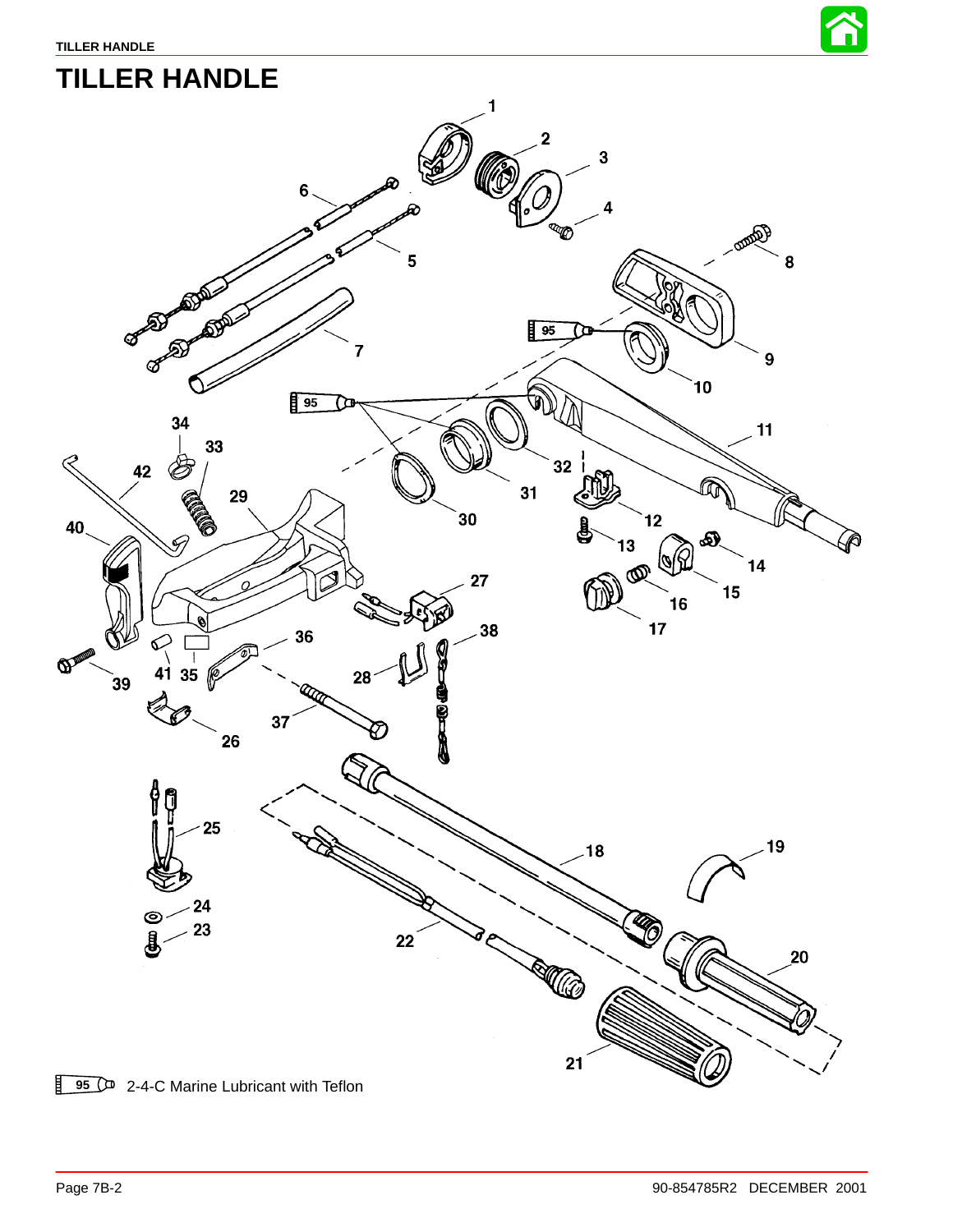

### **TILLER HANDLE**

|                 |                |                                          |         | <b>TORQUE</b> |      |
|-----------------|----------------|------------------------------------------|---------|---------------|------|
| REF.<br>NO.     | QTY.           | <b>DESCRIPTION</b>                       | Ib. in. | Ib. ft.       | N·m  |
| 1               | $\mathbf 1$    | <b>COVER KIT</b>                         |         |               |      |
| $\overline{2}$  | $\mathbf{1}$   | <b>PULLEY</b>                            |         |               |      |
| $\overline{3}$  | $\mathbf{1}$   | <b>CASE</b>                              |         |               |      |
| $\overline{4}$  | $\mathbf{1}$   | SCREW (10-16 x 1/2 IN. Self Tapping)     | 20      |               | 2.5  |
| $\overline{5}$  | $\mathbf{1}$   | THROTTLE CABLE (26-1/2 IN.)              |         |               |      |
| 6               | $\mathbf{1}$   | THROTTLE CABLE (27-1/2 IN.)              |         |               |      |
| $\overline{7}$  | $\mathbf{1}$   | <b>SLEEVE</b>                            |         |               |      |
| $\overline{8}$  | $\overline{2}$ | SCREW (M8 x 25)                          | 135     |               | 15.5 |
|                 | 1              | <b>COVER (BLACK)</b>                     |         |               |      |
| 9               | $\mathbf{1}$   | <b>COVER (GRAY)</b>                      |         |               |      |
| $\overline{10}$ | $\mathbf{1}$   | <b>BUSHING</b>                           |         |               |      |
|                 | 1              | <b>ARM-Steering Handle (BLACK)</b>       |         |               |      |
|                 | $\mathbf 1$    | ARM-Steering Handle (GRAY)               |         |               |      |
| 11              | $\mathbf{1}$   | ARM-Steering Handle (BLACK) GRAND CANYON |         |               |      |
|                 | 1              | ARM-Steering Handle (GRAY)               |         |               |      |
| 12              | $\mathbf{1}$   | <b>RETAINER</b>                          |         |               |      |
| 13              | 1              | <b>SCREW (M5 x 16)</b>                   | 35      |               | 4    |
| $\overline{14}$ | $\mathbf{1}$   | <b>SCREW (M6 x 25)</b>                   |         |               |      |
| 15              | 1              | LOCK-Throttle                            |         |               |      |
| 16              | $\overline{1}$ | <b>SPRING</b>                            |         |               |      |
| $\overline{17}$ | $\mathbf{1}$   | KNOB-Throttle                            |         |               |      |
|                 | $\mathbf{1}$   | <b>TILLER TUBE</b>                       |         |               |      |
| 18              | 1              | TILLER TUBE (GRAND CANYON)               |         |               |      |
| 19              | $\overline{1}$ | <b>DECAL</b>                             |         |               |      |
| 20              | $\mathbf{1}$   | <b>HANDLE-Throttle</b>                   |         |               |      |
| 21              | $\mathbf{1}$   | <b>GRIP</b>                              |         |               |      |
|                 | 1              | SWITCH (STOP)                            |         |               |      |
| 22              | 1              | SWITCH (STOP) (GRAND CANYON)             |         |               |      |
| 23              | $\mathbf{1}$   | <b>SCREW (M5 x 12)</b>                   |         |               |      |
| 24              | $\mathbf{1}$   | <b>WASHER</b>                            |         |               |      |
| 25              | $\mathbf{1}$   | <b>ALARM</b>                             |         |               |      |
| 26              | $\overline{2}$ | <b>CLIP</b>                              |         |               |      |
|                 | $\mathbf{1}$   | SWITCH (STOP)                            |         |               |      |
| 27              | $\mathbf 1$    | <b>SWITCH (STOP) (GRAND CANYON)</b>      |         |               |      |
| 28              | 1              | <b>RETAINER</b>                          |         |               |      |
|                 | 1              | <b>BRACKET-Tiller (BLACK)</b>            |         |               |      |
| 29              | $\mathbf{1}$   | <b>BRACKET-Tiller (GRAY)</b>             |         |               |      |
| 30              | 1              | <b>WAVE WASHER</b>                       |         |               |      |
| 31              | 1              | <b>BUSHING</b>                           |         |               |      |
| 32              | 1              | <b>WASHER</b>                            |         |               |      |
| 33              | $\mathbf{1}$   | <b>CONDUIT</b>                           |         |               |      |
| 34              | 1              | <b>CABLE TIE</b>                         |         |               |      |
| 35              | $\mathbf{1}$   | DECAL-Shift (F-N-R)                      |         |               |      |
| 36              | $\mathbf{1}$   | <b>TAB WASHER</b>                        |         |               |      |
| 37              | $\mathbf{2}$   | <b>SCREW (M10 x 90)</b>                  |         | 35            | 47.5 |
| 38              | 1              | <b>LANYARD SWITCH</b>                    |         |               |      |
| 39              | 1              | <b>SCREW (M8 x 35)</b>                   | 100     |               | 11.5 |
| 40              | $\mathbf{1}$   | <b>SHIFT HANDLE</b>                      |         |               |      |
| 41              | $\mathbf{1}$   | <b>BUSHING</b>                           |         |               |      |
| 42              | $\mathbf{1}$   | <b>SHIFT ROD</b>                         |         |               |      |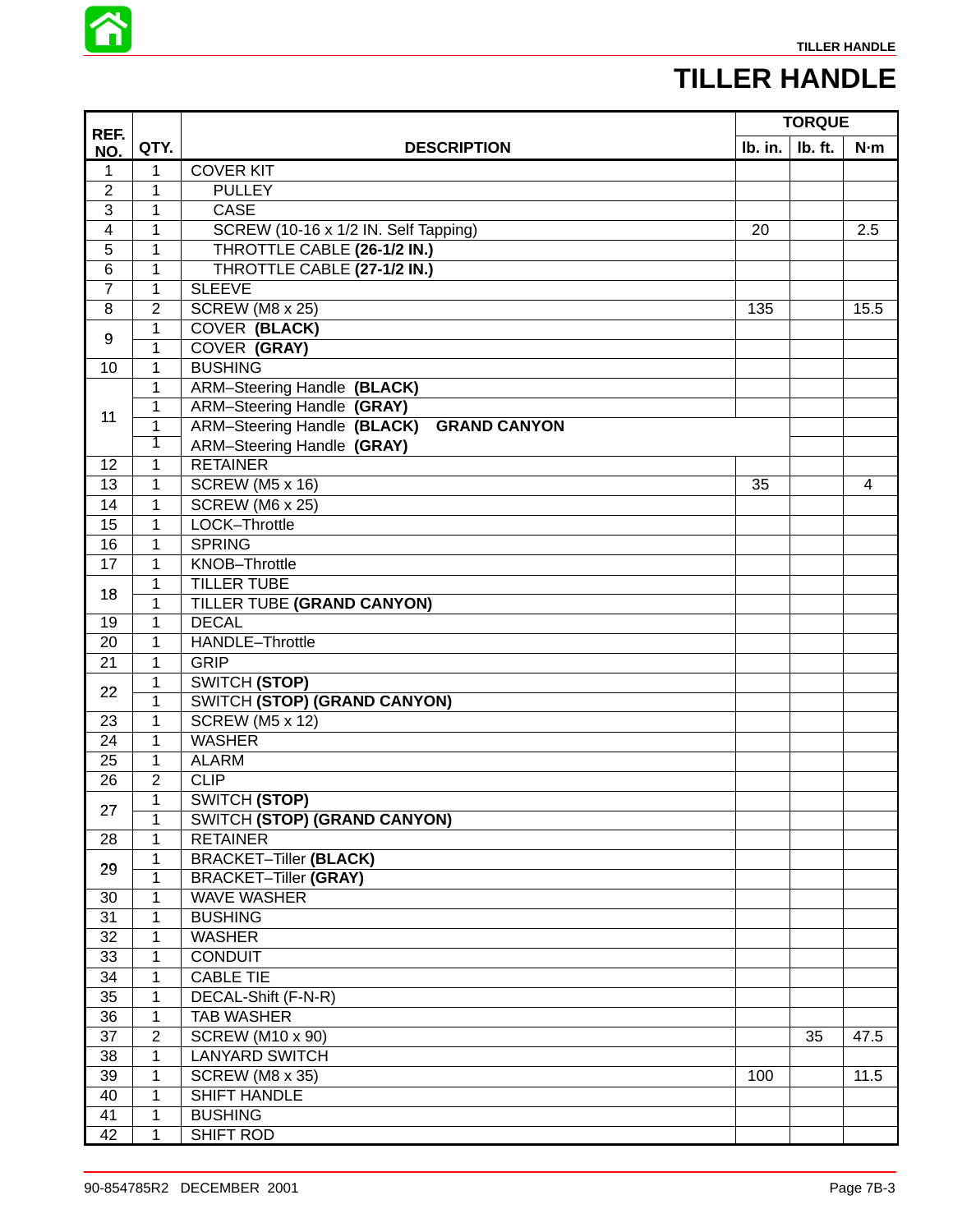

55855

# <span id="page-3-0"></span>**Throttle Cable Adjustment**

1. Attach shorter throttle cable to throttle cam as shown.



**a -** Shorter Cable

- 2. Route longer cable under throttle cam and attach.
- 3. Secure cables by tightening jam nuts.



**a -** Longer Cable

**b -** Jam Nuts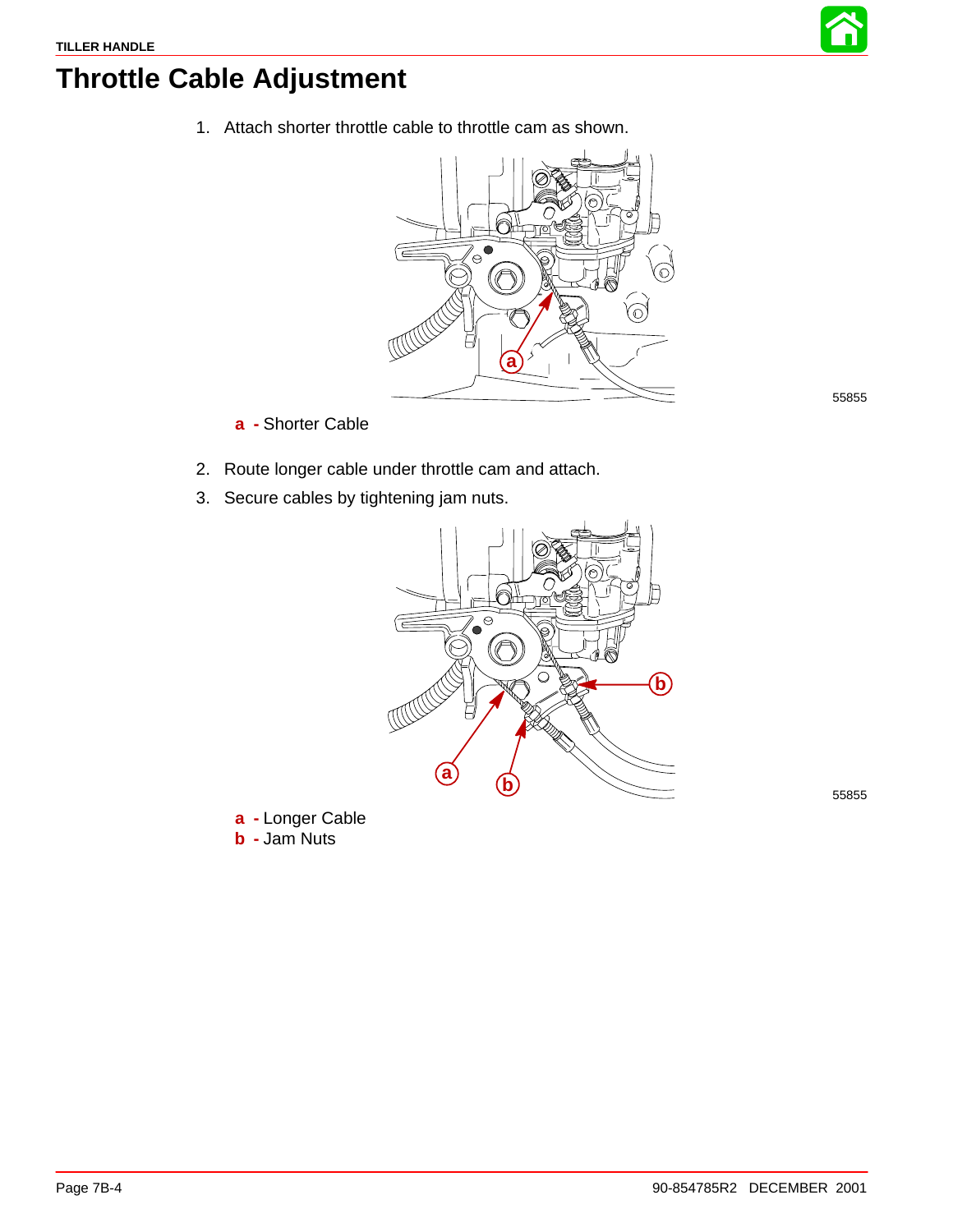55859

4. Adjust jam nuts so W.O.T. occurs with a slight gap.



**a -** Gap

**IMPORTANT: After installation, move the throttle grip a few times from the idle position to the wide-open-throttle position. Return throttle grip to the wide open throttle position and visually check for the specified gap. If necessary, readjust the jam nuts.**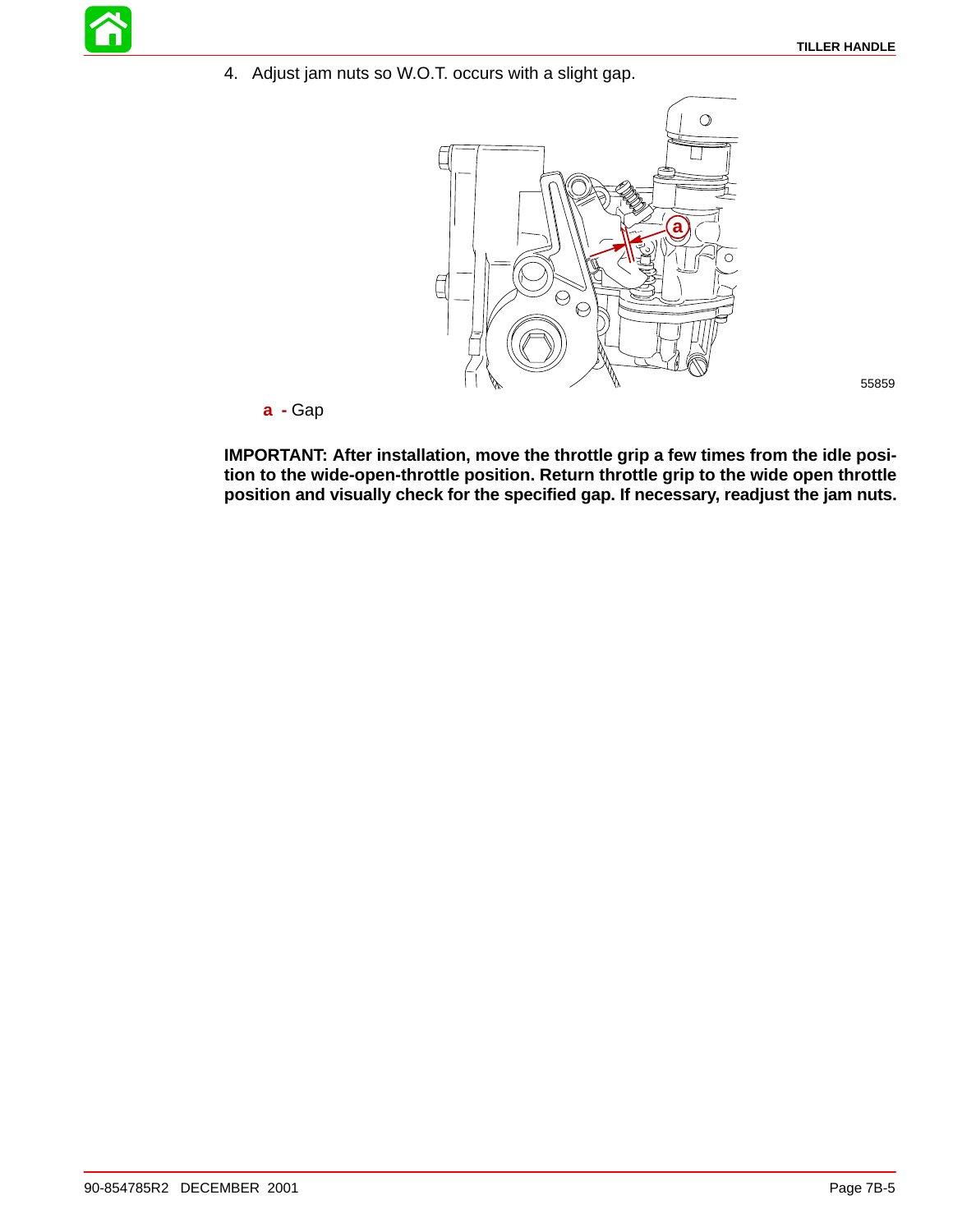

# **Tiller Handle Assembly Removal**

1. Remove shift handle.



- **a -** Shift Handle
- **b -** Bushing
- **c -** Screw
- 2. Loosen the jam nuts and disconnect the throttle cables from the throttle cam.



55855

- **a -** Jam Nuts
- **b -** Throttle Cam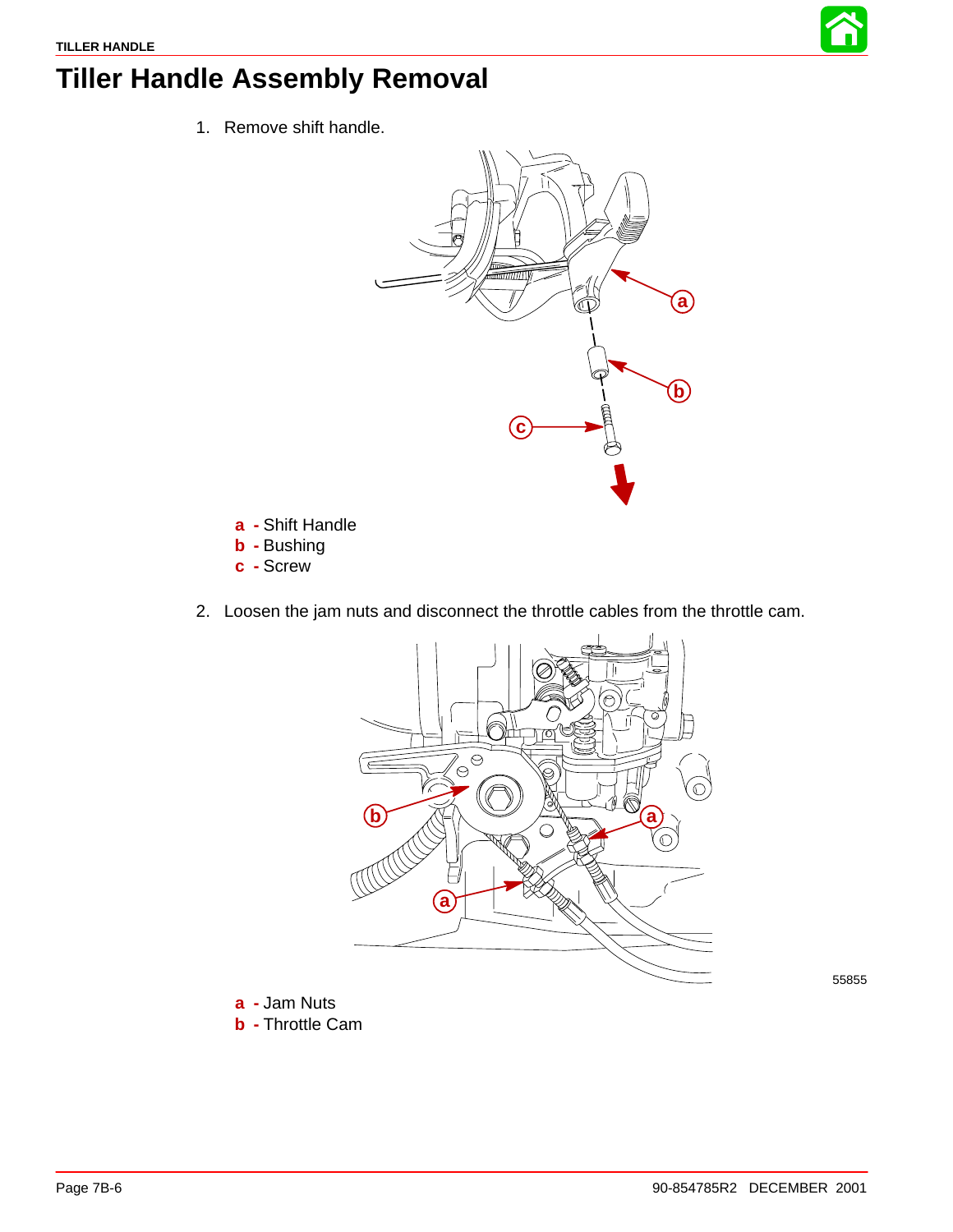- 3. Cut sta-straps securing tiller handle/harness wires and battery cables.
- 4. Disconnect the tiller handle wiring.



5. Remove two screws securing the tiller handle. Remove the tiller handle assembly from the outboard.



**a -** Screws (2) **b -** Tab Washer, Lock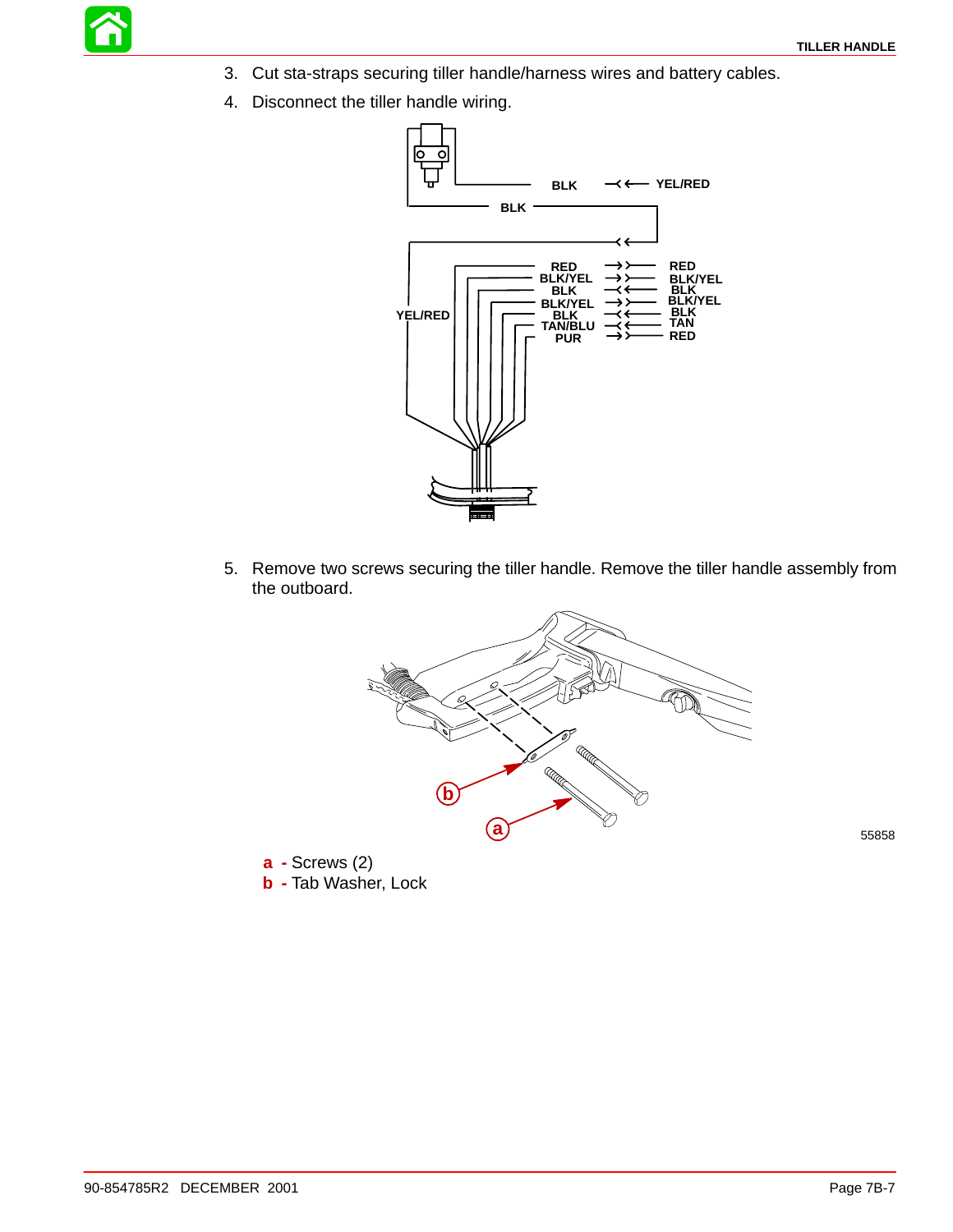

# **Tiller Handle Disassembly**

- 1. Pry the two clips out of the hand grip.
- 2. Remove the side cover.



- **a -** Clips (2)
- **b -** Side Cover
- 3. Pull the arm along with the throttle cables and wiring from the bracket.

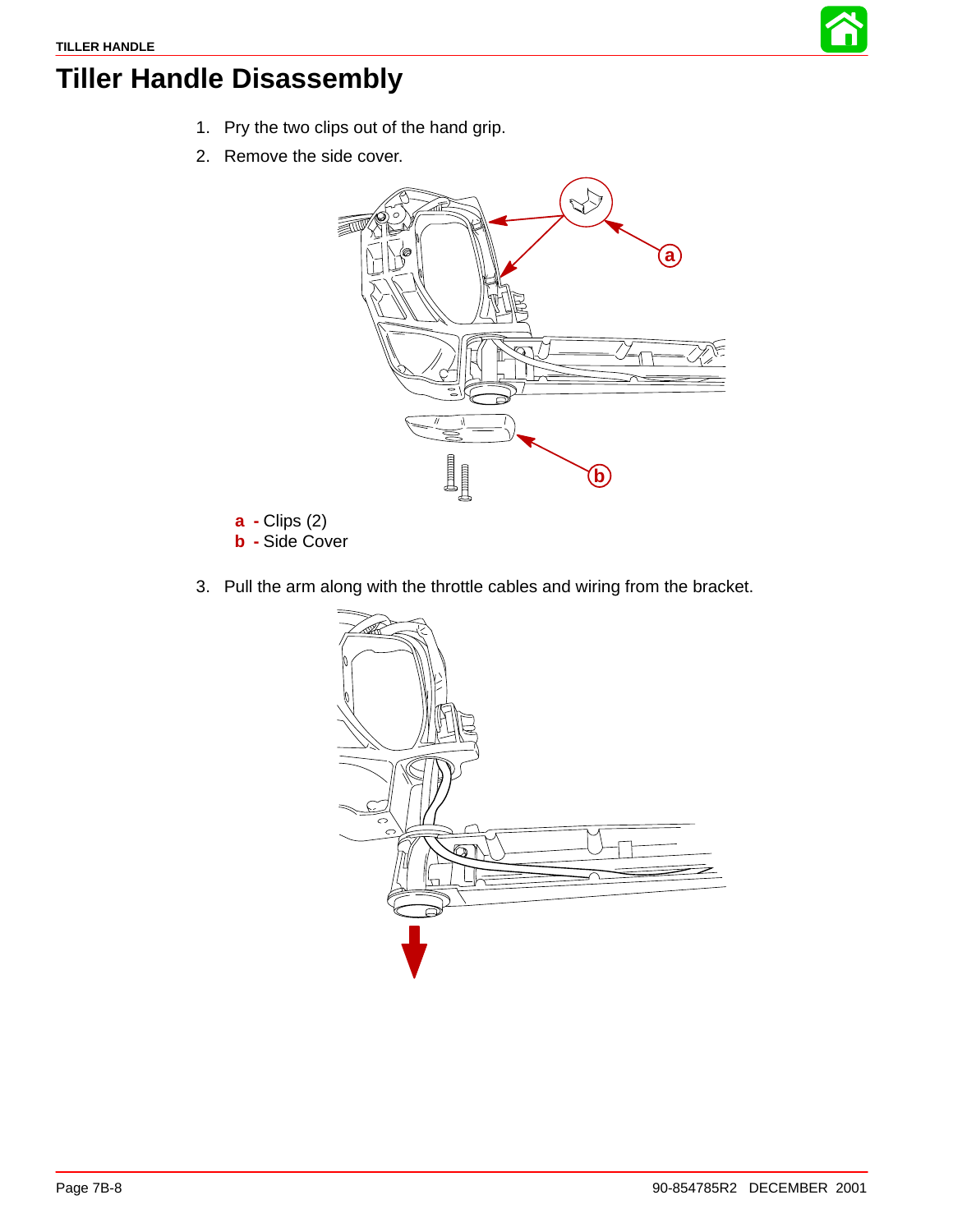- 4. Pry the engine start switch off the tiller tube.
- 5. Remove retainer and slide out the tiller tube assembly.
- 6. Remove the throttle lock assembly.



- **a -** Engine Start Switch
- **b -** Retainer
- **c -** Throttle Lock Assembly
- **d -** Tiller Tube
- 7. Use a flat tip screwdriver to pry/push the rubber grip off the handle.

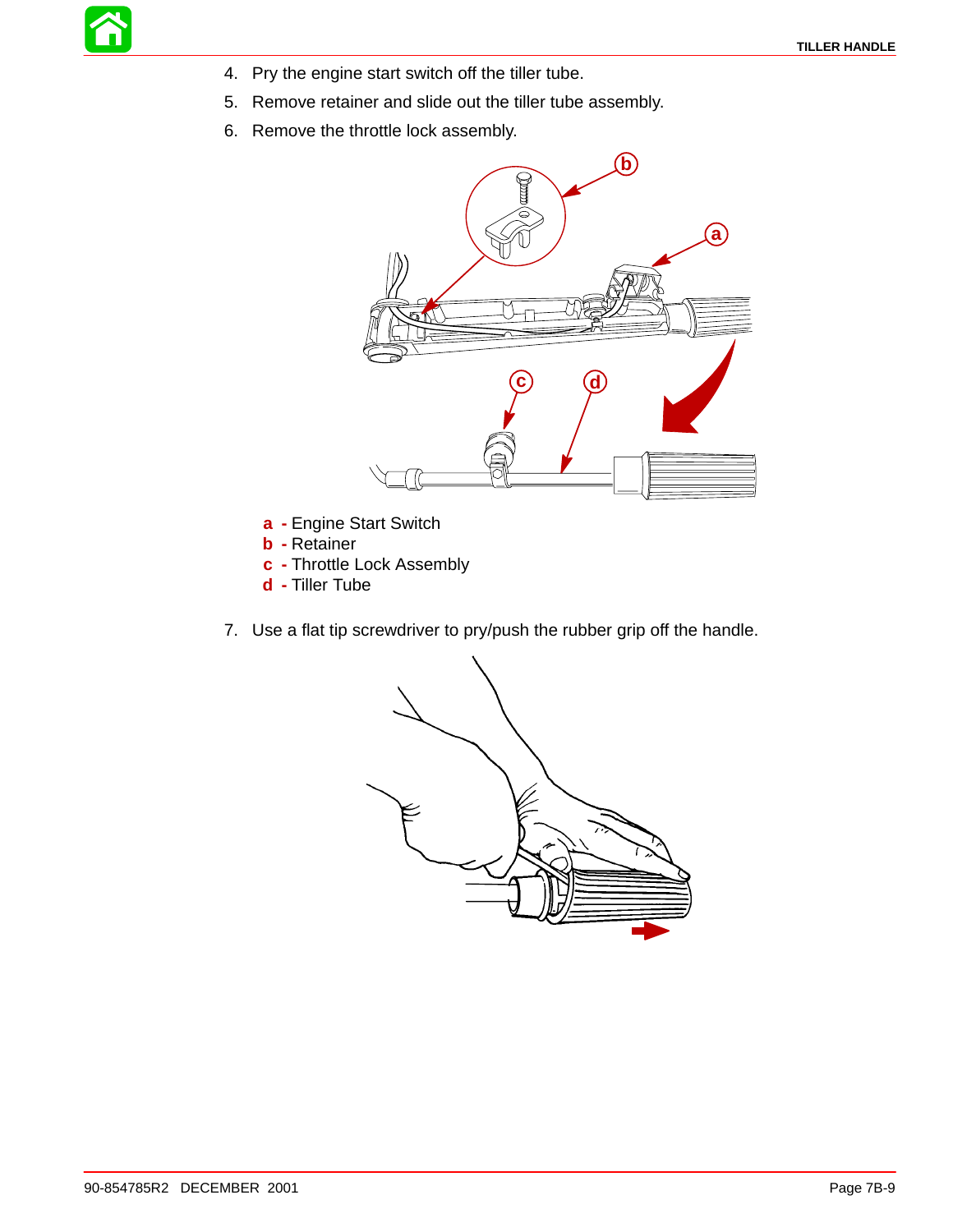- 8. Pull out the stop switch harness.
- 9. Push the tiller tube out of the handle.



- **a -** Stop Switch Harness
- **b -** Tiller Tube
- **c -** Handle
- 10. Remove cover and disconnect throttle cables from pulley.



- **a -** Throttle Cables
- **b -** Cover
- **c -** Pulley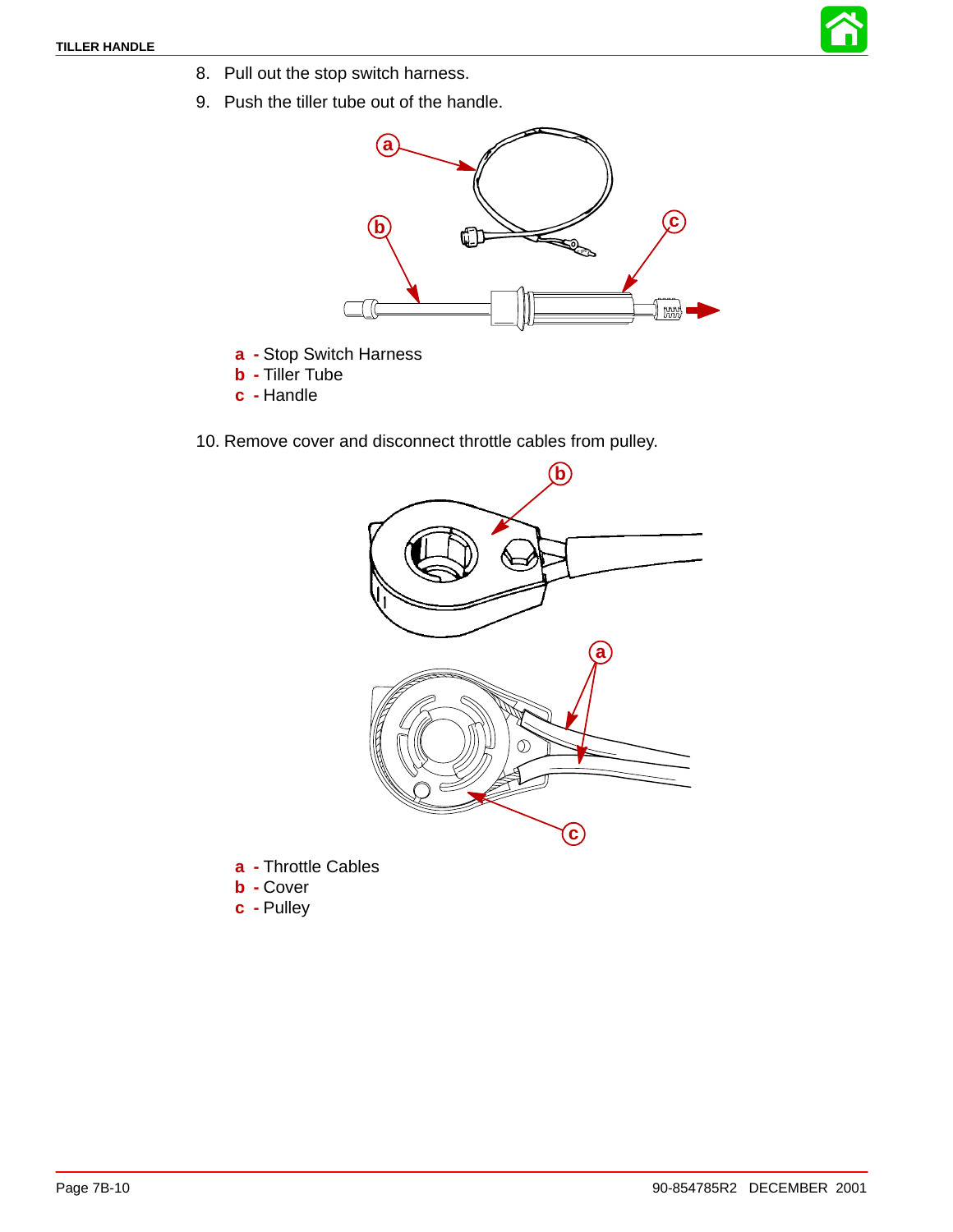#### **Tiller Handle Reassembly**

1. Wrap cables around pulley as shown.



- **a -** Short Throttle Cable (23-1/2 in. [60 cm] ) Place in Top Groove
- **b -** Long Throttle Cable (25 in.[63.5 cm] ) Place in Bottom Groove **c -** Pulley
- 2. Place pulley and cables into case.
- 3. Install cover with screw. Tighten screw to the specified torque.



- **a -** Pulley
- **b -** Cover
- **c -** Screw

```
Cover Screw Torque
20 lb. in. (2.5 N·m)
```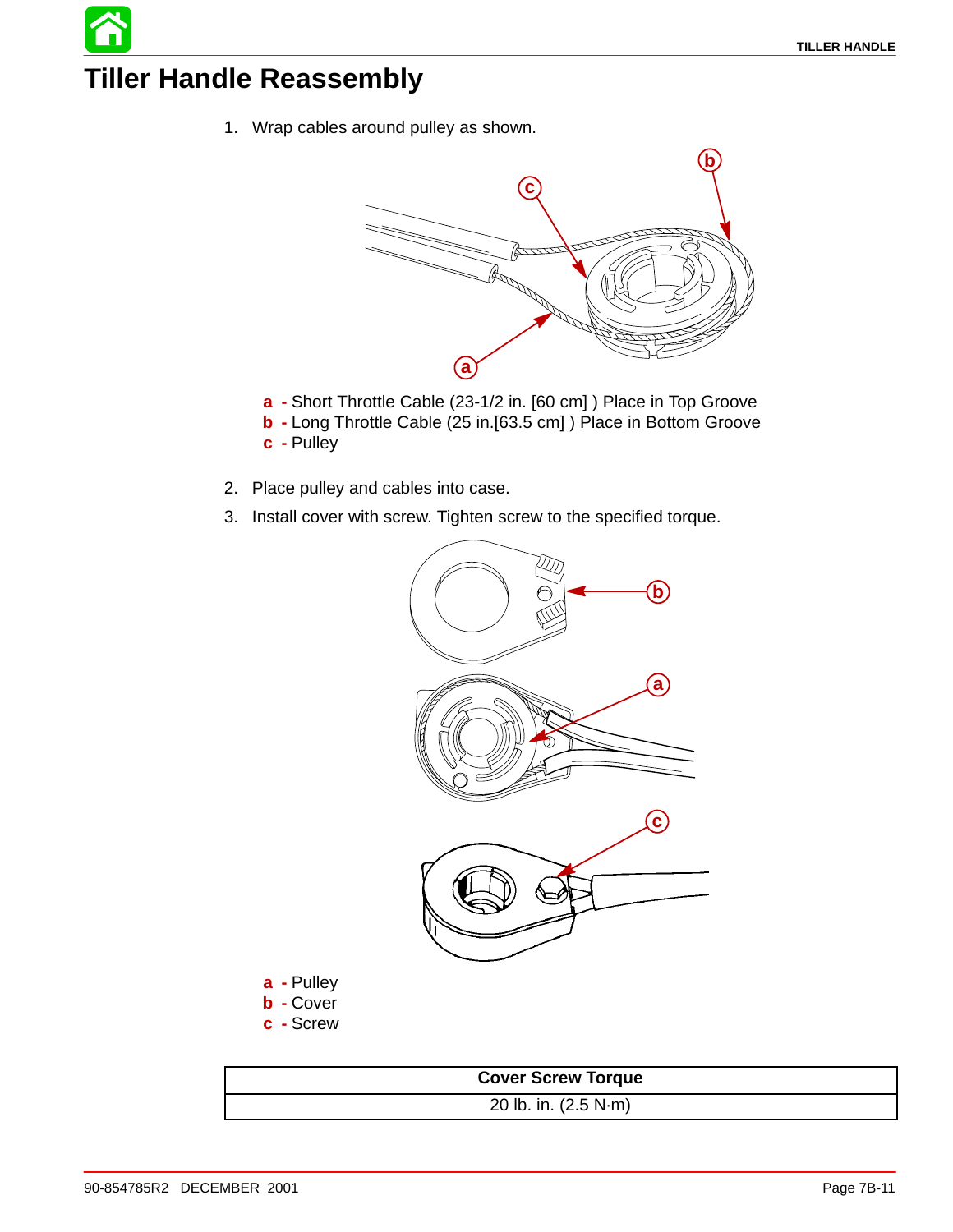

- 4. Match tiller tube end with the slots and pull the tube end into the handle until it bottoms out.
- 5. Install the throttle lock components on tiller tube.



- **a -** Tiller Tube
- **b -** Handle
- **c -** Match the Tube End with Slots
- **d -** Screw
- **e -** Lock
- **f -** Spring
- **g -** Knob
- 6. Check to make sure tiller tube is pushed in 7/8 in. (22.2mm).
- 7. Insert the engine stop switch harness through the tiller tube. Place the stop switch into end on handle.



- **a -** Engine Stop Switch Harness
- **b -** Stop Switch
- **c -** 7/8 in. (22.2 mm) between Tiller Tube and end of Handle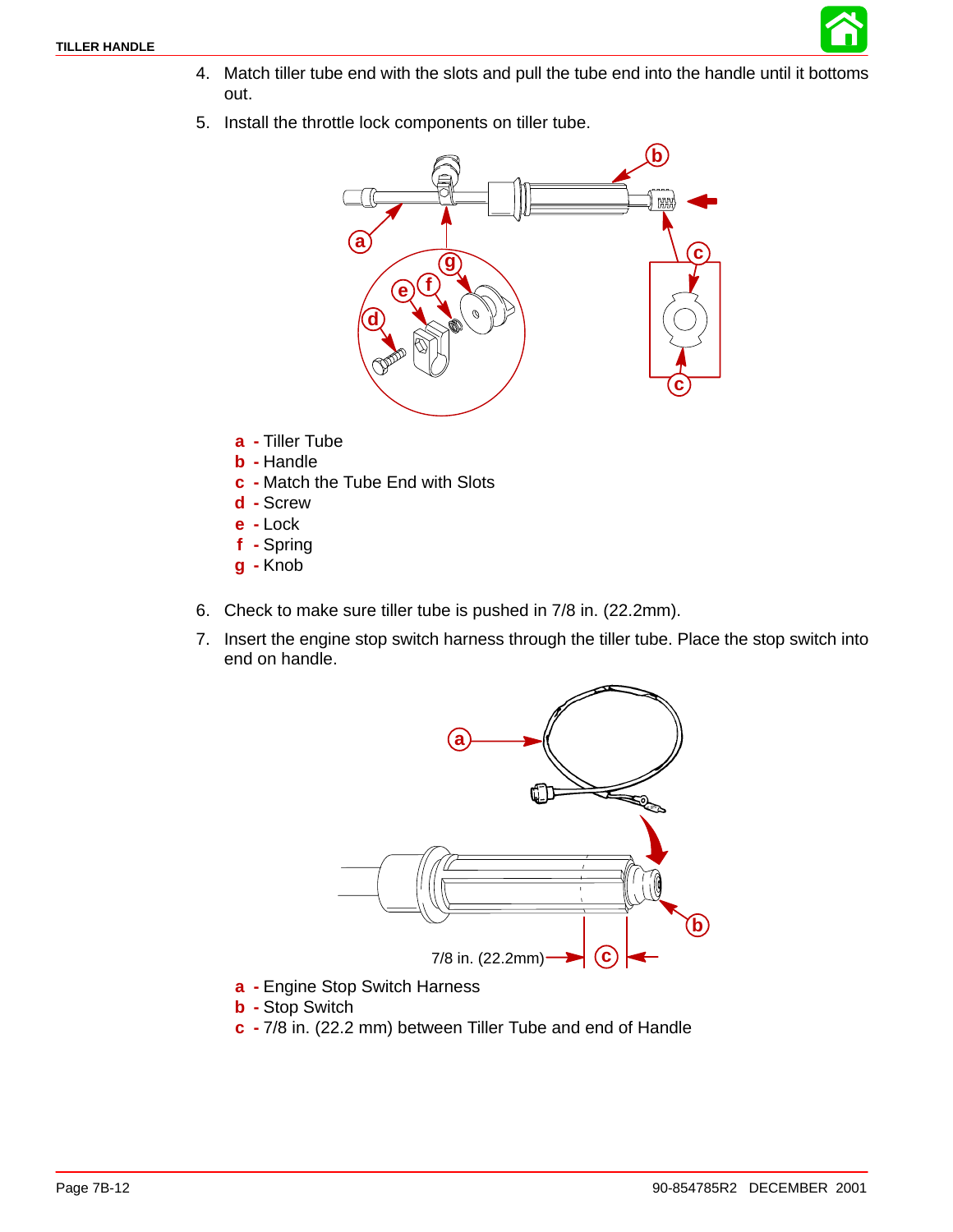8. Align the grooves inside the rubber grip with the ridges on the handle. Push the rubber grip onto the handle.

**NOTE:** Applying a soapy/water solution to the inside of the rubber grip will ease installation.



9. Place pulley assembly into arm.

10. Slide the tiller tube into the arm. Position the throttle lock knob into its slot.

**NOTE:** Place engine start switch wiring harness under the tiller tube as shown.

- 11. Route the stop switch wiring harness through the pulley assembly.
- 12. Match the end of the tiller tube with the slots in the pulley assembly. Insert the tiller tube end into the pulley assembly.
- 13. Secure tiller tube with retainer. Tighten the screw to the specified torque.
- 14. Snap the engine start switch on the tiller tube.



- **a -** Engine Start Switch Harness (Place under Tiller Tube)
- **b -** Engine Start Switch
- **c -** Pulley Assembly
- **d -** Throttle Lock Knob
- **e -** Retainer
- **f -** Screw Tighten to specified torque

| <b>Retainer Screw Torque</b> |  |
|------------------------------|--|
| 35 lb. in. $(4 N·m)$         |  |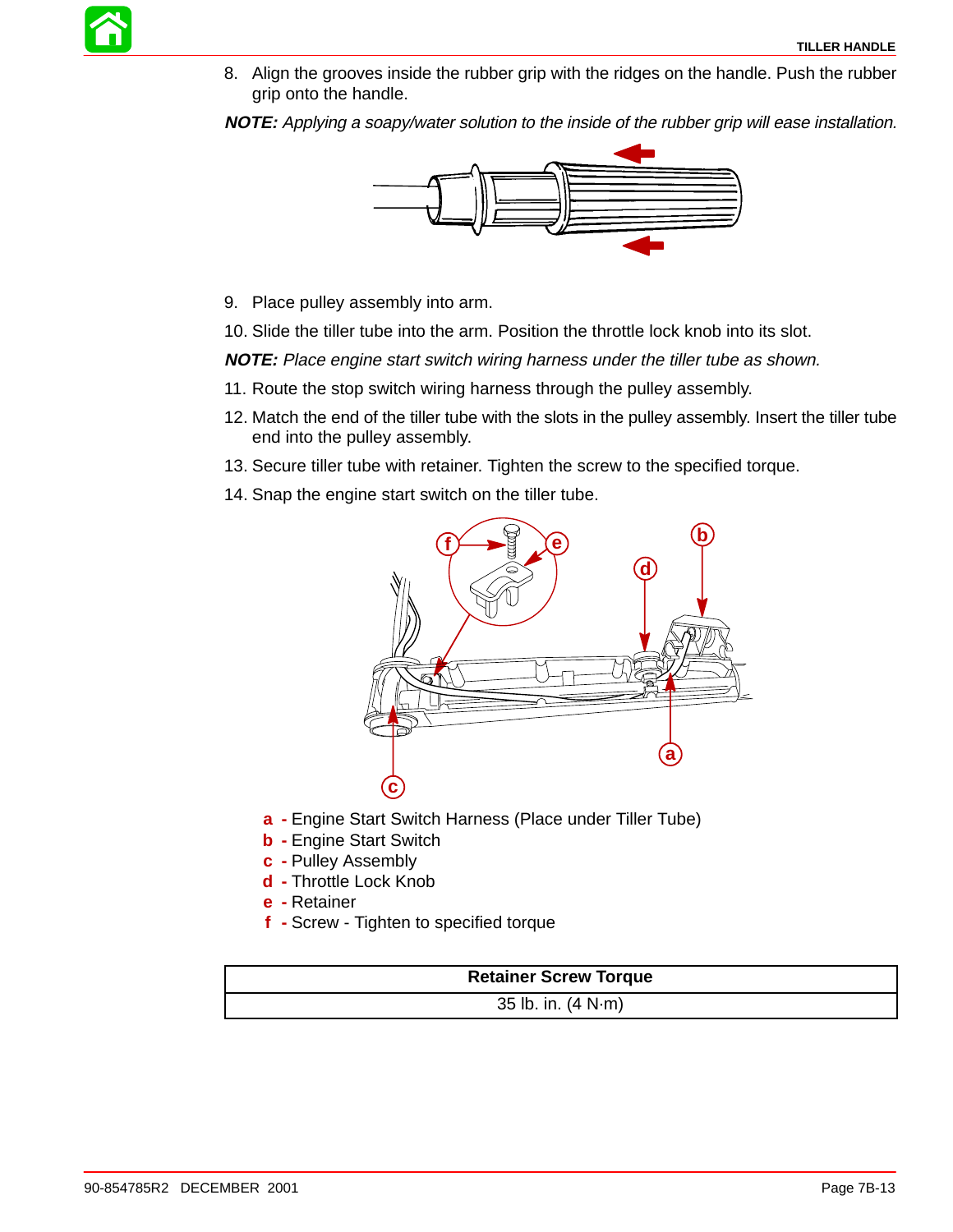

15. Place bushing components on the arm mounts.



**95**  $\circled{2}$  2-4-C Marine Lubricant with Teflon

- **a -** Flat Washer
- **b -** Bushing
- **c -** Wave Washer (2)
- **d -** Bushing
- 16. Pull the throttle cables and wiring into the bracket.

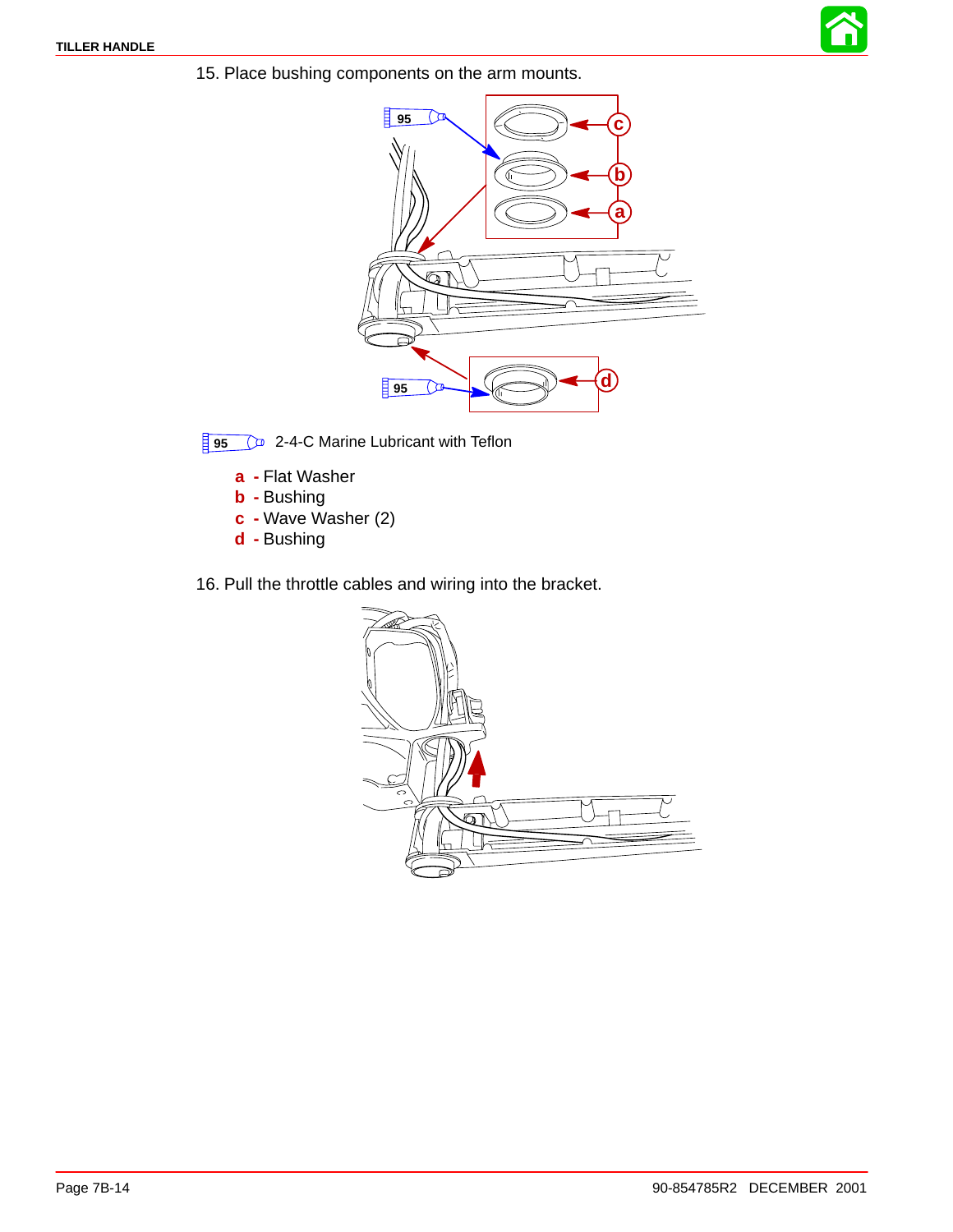17. Fasten arm with cover. Tighten screws to the specified torque.



| <b>Arm Cover Screw Torque</b> |  |
|-------------------------------|--|
| 135 lb. in. (15.5 N·m)        |  |

18. Place the throttle cables through the hand grip opening as shown.

#### **A CAUTION**

**Wiring passing through the hand grip opening must be protected from chaffing or being cut, by using the wiring conduit described in the following steps. Failure to protect wiring as described could result in electrical system failure.**

- 19. Place all wiring inside the wiring conduit.
- 20. Route the wiring through the hand grip opening and position the wiring conduit inside the opening so that at least 1/2 in. (12.7mm) extends inside the handle grip.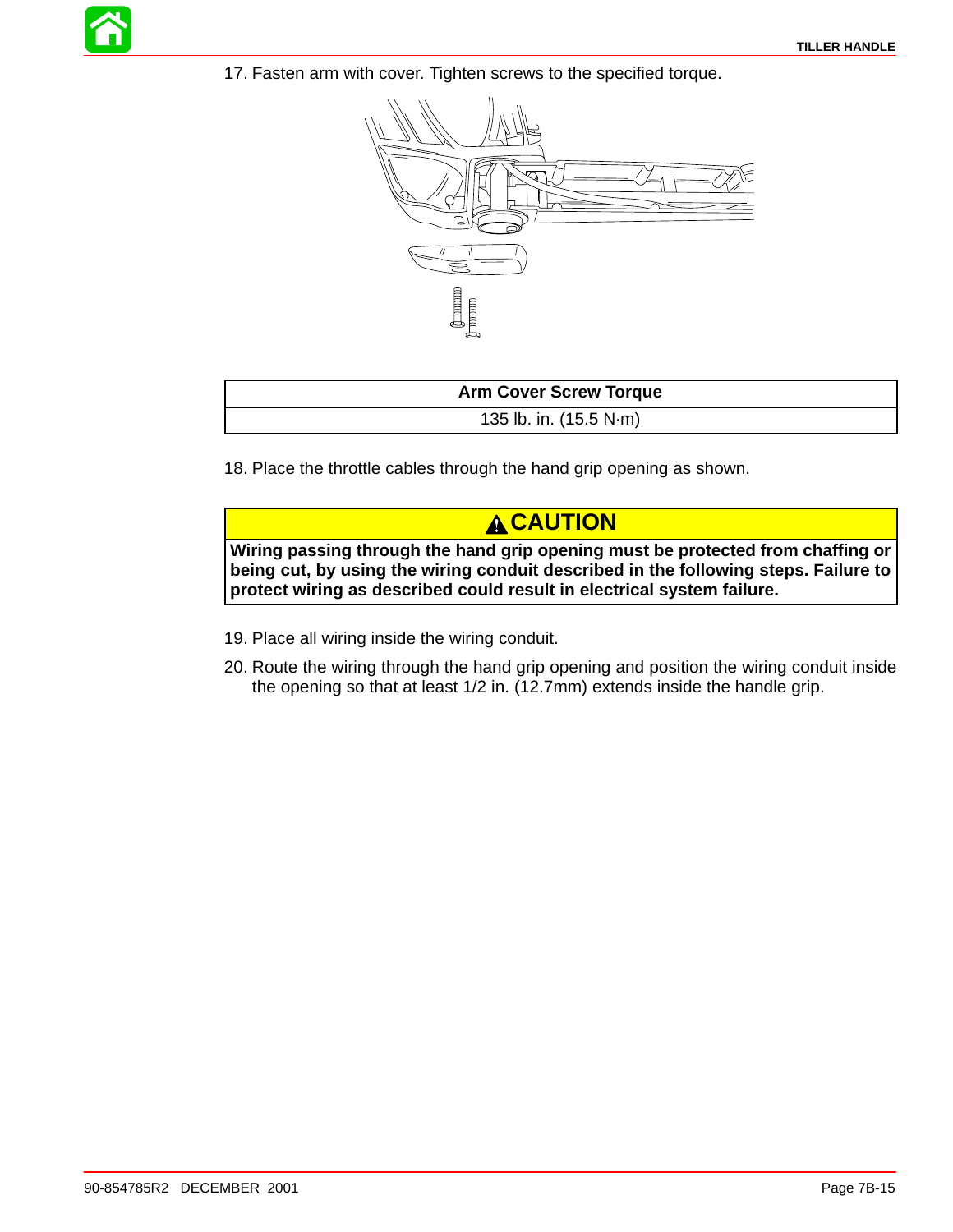

21. Push the wiring and throttle cables down into the handle grip and hold in place with two clips.



- **a -** Wiring Conduit (Place all Wiring Inside See CAUTION above)
- **b -** Place Wiring Conduit inside opening 1/2 in. (12.7mm)
- **c -** Throttle Cables (Position toward outer side)
- **d -** Clips (2)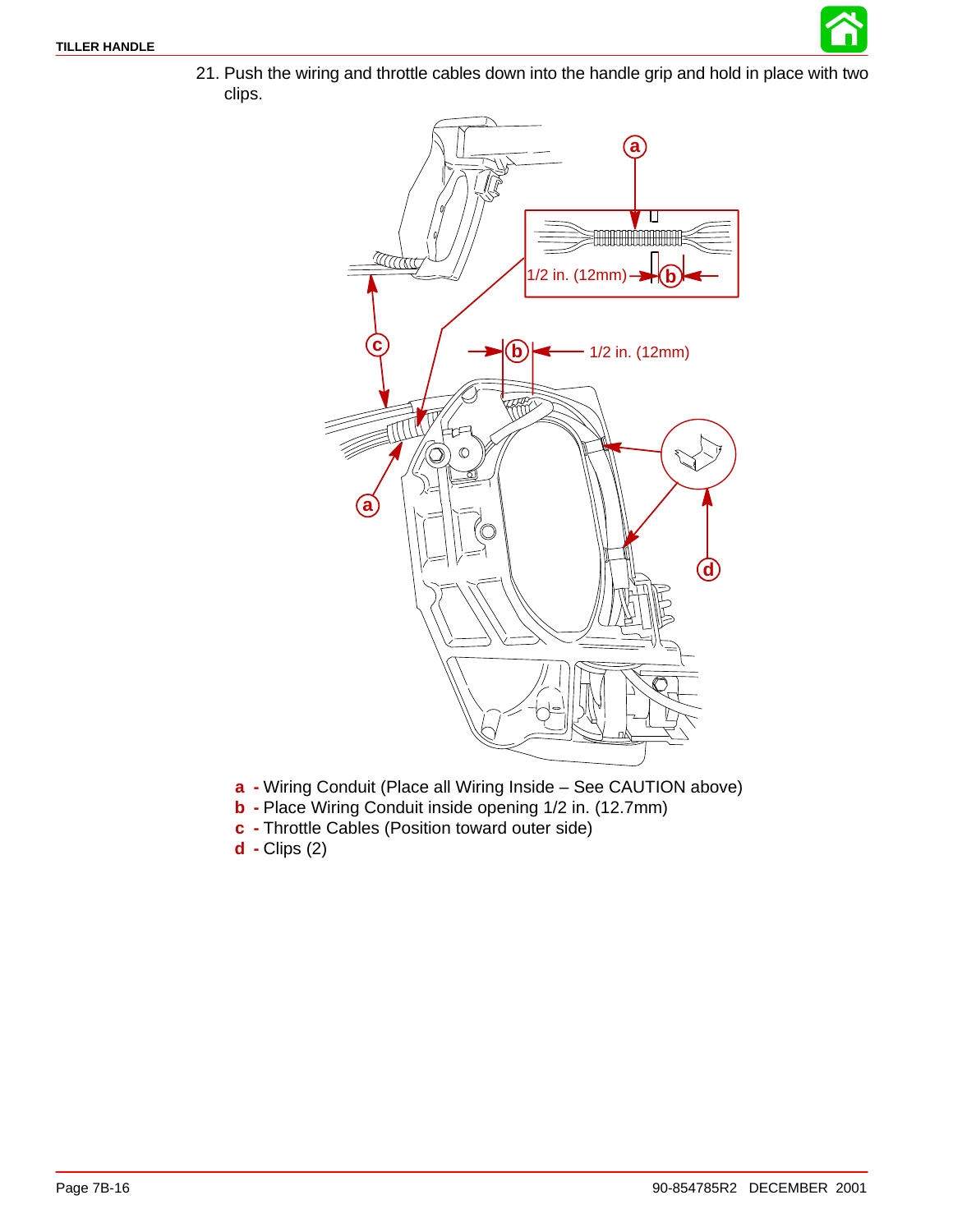# **Tiller Handle Installation**

1. Install tiller handle assembly on outboard. Install two screws securing the tiller handle. Torque screws to the specified torque. Bend tabs on tab washer.



| <b>Tiller Handle Screw Torque</b> |
|-----------------------------------|
| 35 lb. ft. (47.5 N·m)             |

2. Connect the tiller handle wiring.

**b -** Tab Washer, Lock

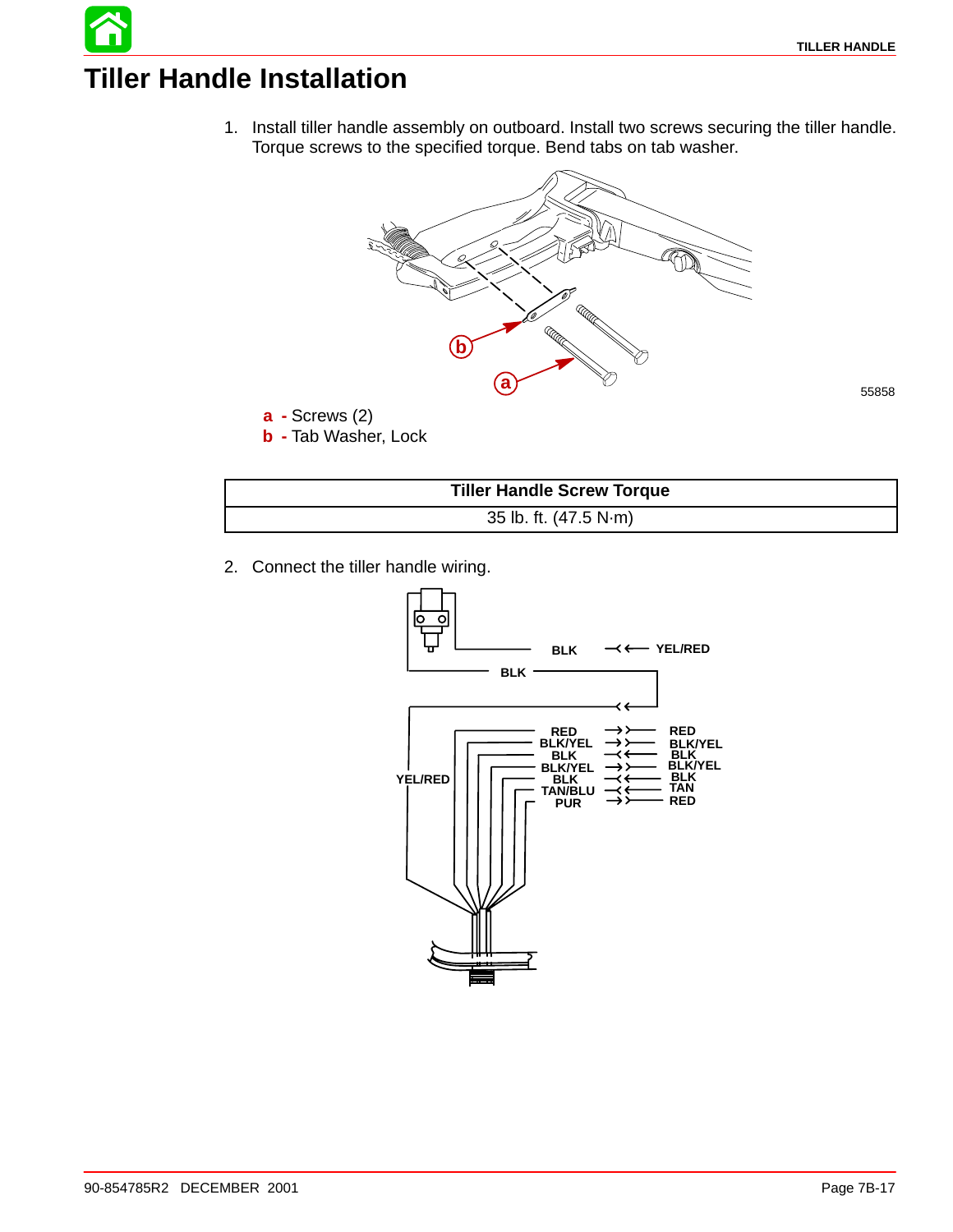

3. Connect the throttle cables to the throttle cam. Secure the jam nuts (refer to **throttle cable adjustment** in this section).



55855

#### **a -** Jam Nuts

- 4. Secure wires at connectors with sta-strap as shown.
- 5. Secure harness and battery cables to fuel connector with sta-strap as shown.



55855

**a -** Sta-Strap